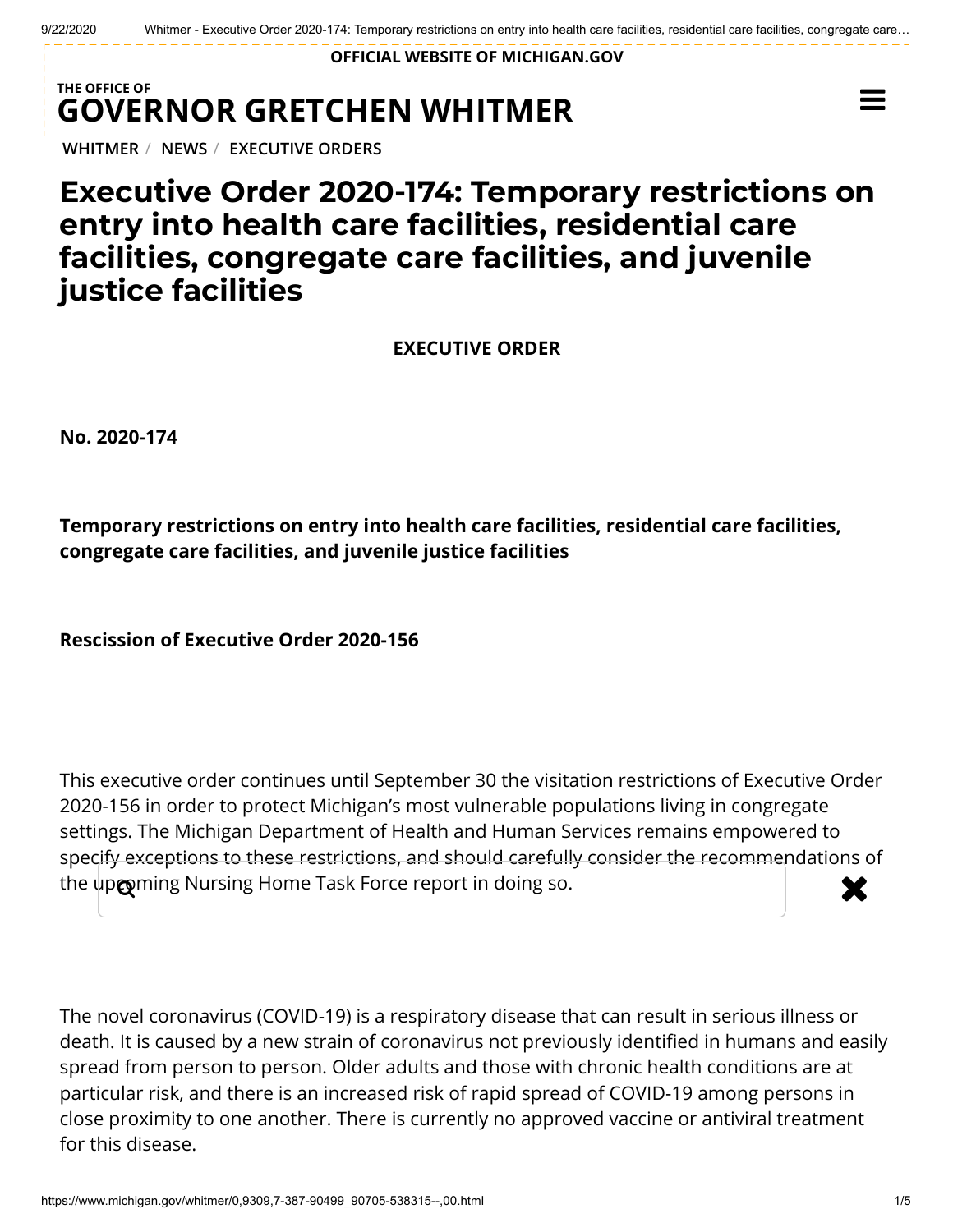On March 10, 2020, the Department of Health and Human Services identified the first two presumptive-positive cases of COVID-19 in Michigan. On that same day, I issued Executive Order 2020-4. This order declared a state of emergency across the state of Michigan under section 1 of article 5 of the Michigan Constitution of 1963, the Emergency Management Act, 1976 PA 390, as amended (EMA), MCL 30.401 et seq., and the Emergency Powers of the Governor Act of 1945, 1945 PA 302, as amended (EPGA), MCL 10.31 et seq.

Since then, the virus spread across Michigan, bringing deaths in the thousands, confirmed cases in the tens of thousands, and deep disruption to this state's economy, homes, and educational, civic, social, and religious institutions. On April 1, 2020, in response to the widespread and severe health, economic, and social harms posed by the COVID-19 pandemic, I issued Executive Order 2020-33. This order expanded on Executive Order 2020-4 and declared both a state of emergency and a state of disaster across the State of Michigan under section 1 of article 5 of the Michigan Constitution of 1963, the Emergency Management Act, and the Emergency Powers of the Governor Act of 1945. And on April 30, 2020, finding that COVID-19 had created emergency and disaster conditions across the State of Michigan, I issued Executive Order 2020- 67 to continue the emergency declaration under the EPGA, as well as Executive Order 2020-68 to issue new emergency and disaster declarations under the EMA.

Those executive orders have been challenged in Michigan House of Representatives and Michigan Senate v. Whitmer. On August 21, 2020, the Court of Appeals ruled that the Governor's declaration of a state of emergency, her extensions of the state of emergency, and her issuance of related EOs clearly fell within the scope of the Governor's authority under the EPGA.

On August 7, 2020, I issued Executive Order 2020-165, again finding that the COVID-19 pandemic constitutes a disaster and emergency throughout the State of Michigan. That order constituted a state of emergency declaration under the Emergency Powers of the Governor Act of 1945. And, to the extent the governor may declare a state of emergency and a state of disaster under the Emergency Management Act when emergency and disaster conditions exist yet the legislature had declined to grant an extension request, that order also constituted a state of emergency and state of disaster declaration under that act.

The Emergency Powers of the Governor Act provides a sufficient legal basis for issuing this executive order. In relevant part, it provides that, after declaring a state of emergency, "the governor may promulgate reasonable orders, rules, and regulations as he or she considers necessary to protect life and property or to bring the emergency situation within the affected area under control." MCL 10.31(1).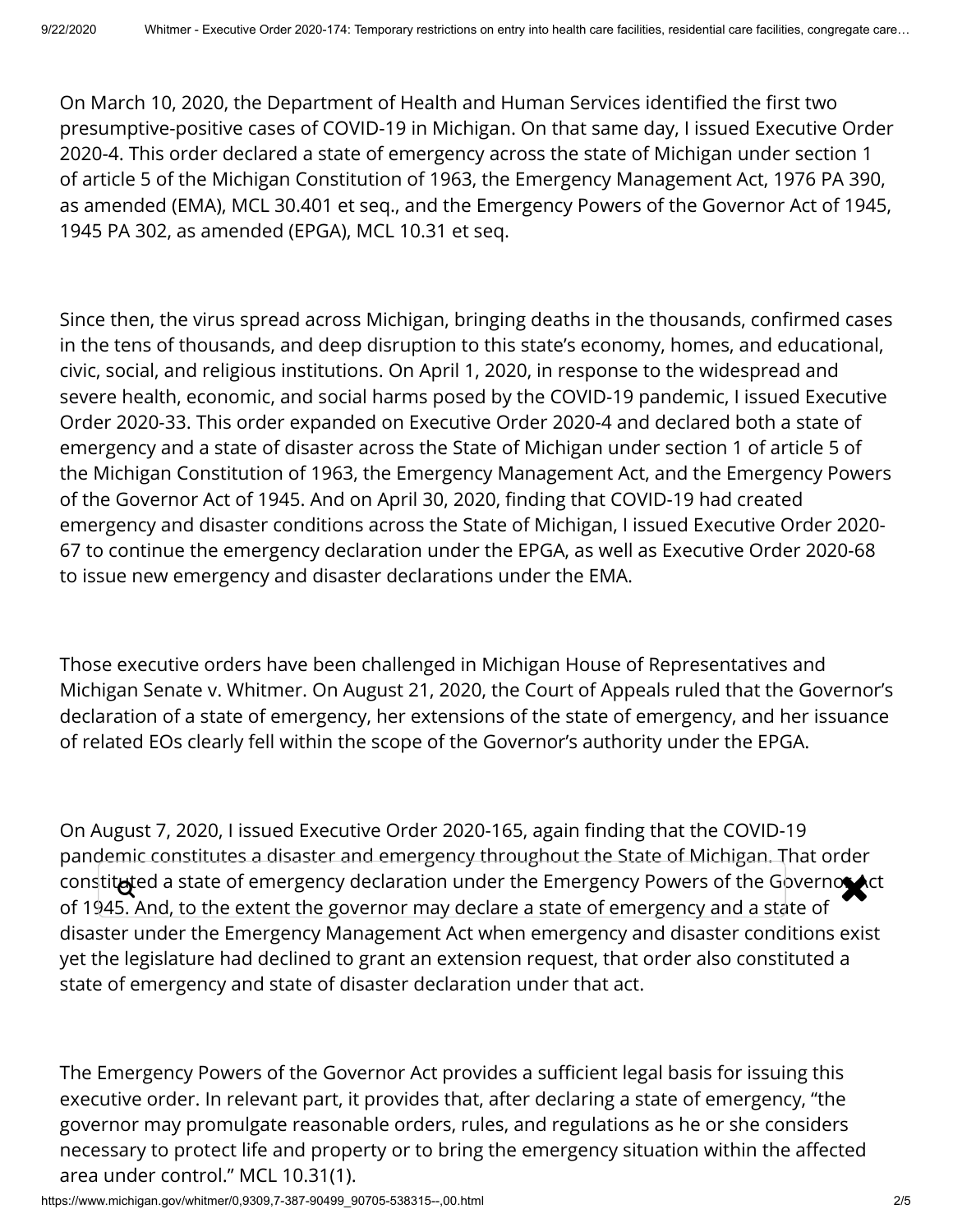**Nevertheless, subject to the ongoing litigation and the possibility that current rulings may be overturned or otherwise altered on appeal, I also invoke the Emergency Management Act** as a basis for executive action to combat the spread of COVID-19 and mitigate the effects of **this emergency on the people of Michigan, with the intent to preserve the rights and protections provided by the EMA. The EMA vests the governor with broad powers and duties to "cop[e] with dangers to this state or the people of this state presented by a disaster or emergency," which the governor may implement through "executive orders, proclamations,** and directives having the force and effect of law." MCL 30.403(1)-(2). This executive order falls within the scope of those powers and duties, and to the extent the governor may declare a state of emergency and a state of disaster under the Emergency Management Act when emergency and disaster conditions exist yet the legislature has not granted an extension request, they too provide a sufficient legal basis for this order.

Acting under the Michigan Constitution of 1963 and Michigan law, I order the following:

- 1. Except as otherwise provided by the order of the Director of the Department of Health and Human Services (DHHS), all health care facilities, residential care facilities, congregate care facilities, and juvenile justice facilities must prohibit from entering their facilities any visitors that: are not necessary for the provision of medical care, the support of activities of daily living, or the exercise of power of attorney or court-appointed guardianship for an individual under the facility's care; are not a parent, foster parent, prospective adoptive parent, or guardian of an individual who is 21 years of age or under and who is under the facility's care; are not visiting an individual under the facility's care that is in serious or critical condition or in hospice care; and are not visiting under exigent circumstances or for the purpose of performing official governmental functions.
- 2. All health care facilities, residential care facilities, congregate care facilities, and juveniles justice facilities must perform a health evaluation of all individuals that are not under the care of the facility each time the individual seeks to enter the facility, and must deny entry to those individuals who do not meet the evaluation criteria. The evaluation criteria must include, at a minimum, symptoms of a respiratory infection, such as fever, cough, or shortness of breath; contact in the last 14 days with someone with a confirmed diagnosis of COVID-19; and other criteria specified by the Director of DHHS.
- 3. Any staff member or visitor of a residential care facility, congregate care facility, or juvenile justice facility must wear a covering over his or her nose and mouth when indoors or within six feet of another person.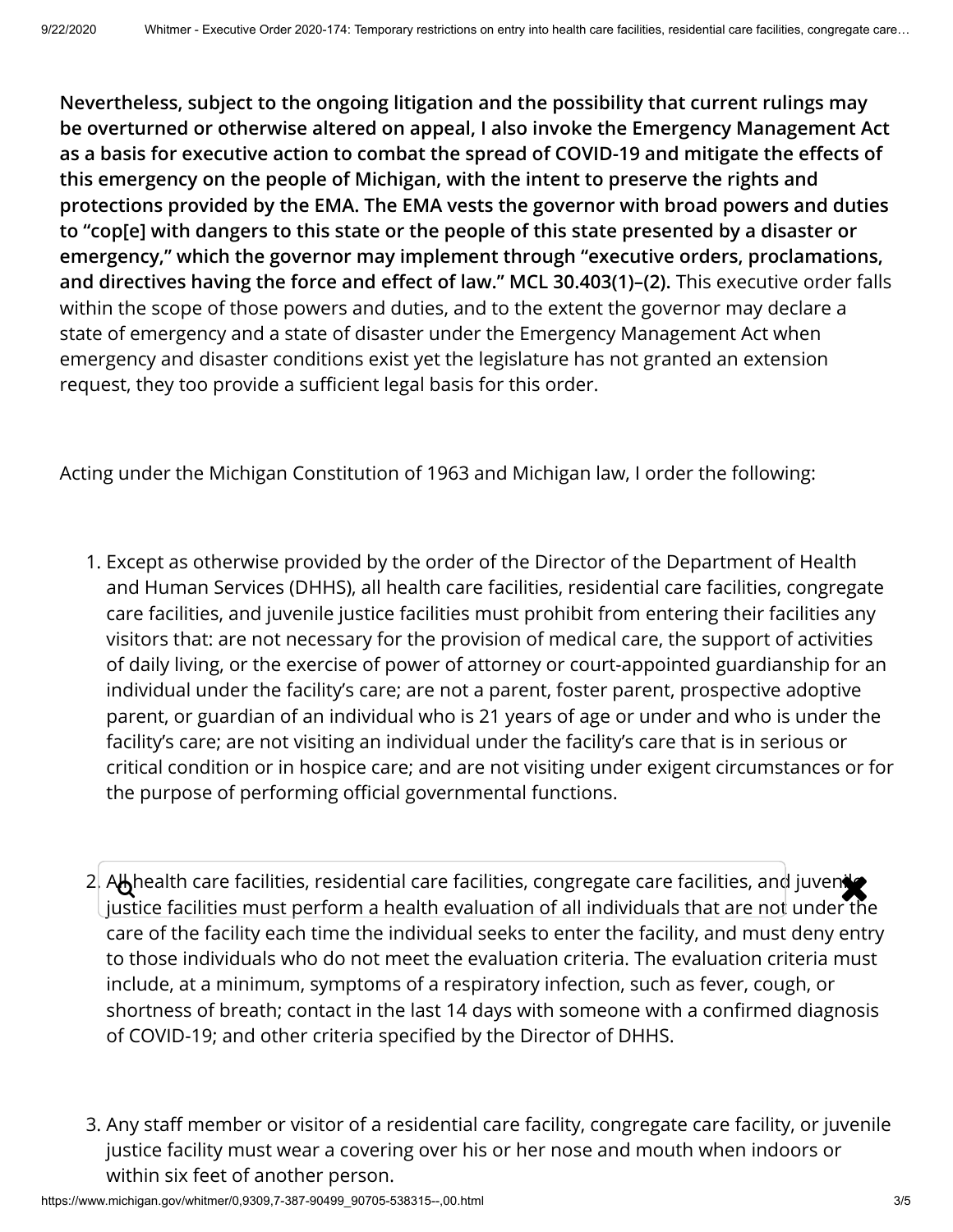- 4. While the restrictions of this order are in place, all health care facilities, residential care facilities, congregate care facilities, and juvenile justice facilities must make best efforts to facilitate visitations with individuals under their care by phone or other electronic communication platforms to the fullest extent possible, consistent with normal visitation policies.
- 5. For purposes of this order, "residential care facilities" includes, but is not limited to, homes for the aged, nursing homes, adult foster care facilities, hospice facilities, substance abuse disorder residential facilities, independent living facilities, and assisted living facilities.
- 6. The Director of DHHS may issue orders and directives to implement this order, including to specify exceptions to section 1 of this order, and to specify additional evaluation criteria under section 2 of this order.
- 7. Consistent with MCL 10.33 and MCL 30.405(3), a willful violation of this order shall constitute a misdemeanor.
- 8. Executive Order 2020-156 is rescinded.
- 9. This order is effective immediately and continues through September 30, 2020 at 11:59 pm.

a and the set of the set of the set of the set of the set of the set of the set of the set of the set of the s

Given under my hand and the Great Seal of the State of Michigan.



**[MICHIGAN.GOV](https://www.michigan.gov/) HOME [ADA](https://www.michigan.gov/adaform) [MICHIGAN NEWS](https://www.michigan.gov/minewswire) [POLICIES](https://www.michigan.gov/whitmer/0,9309,7-387--281460--,00.html)**